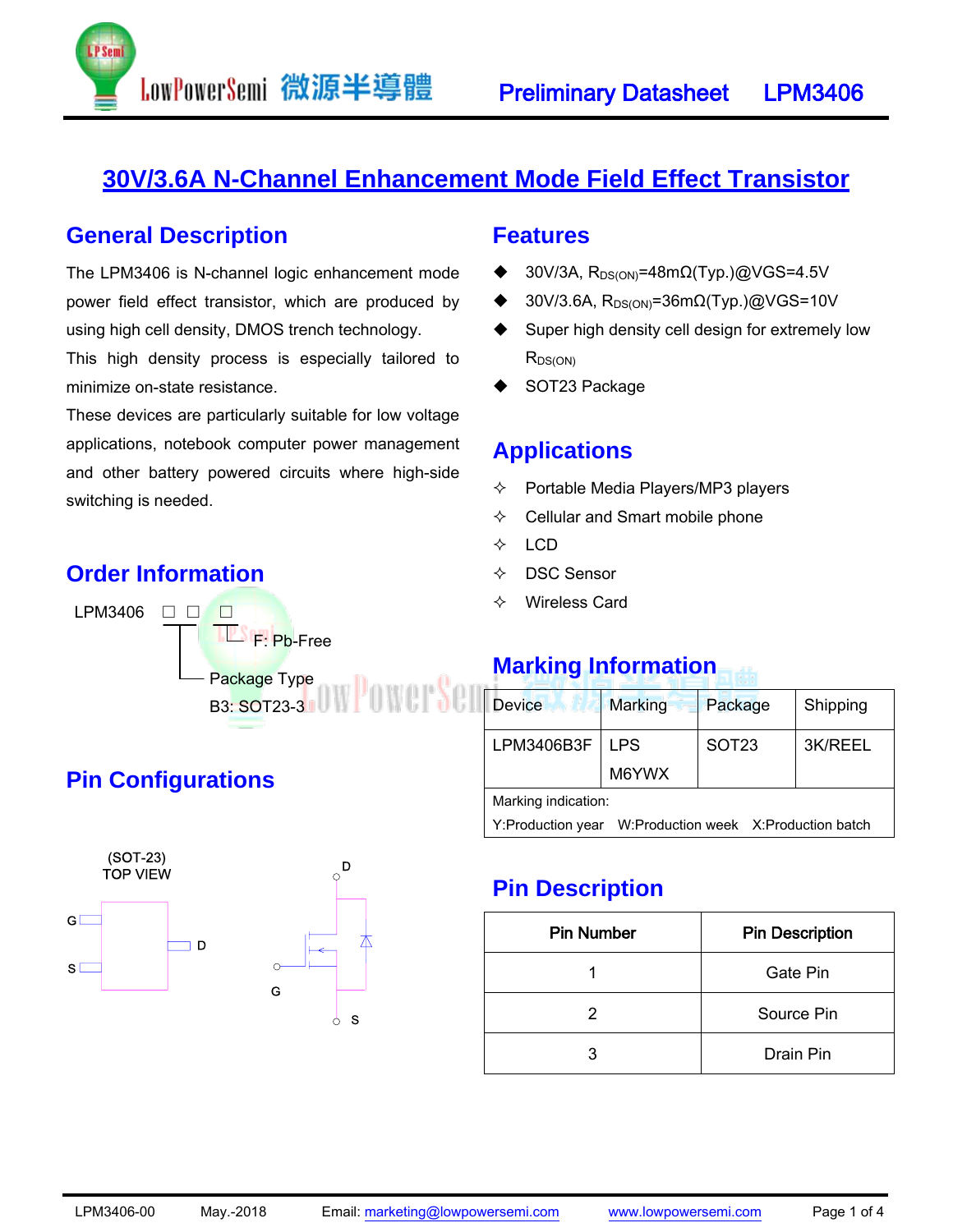

# **Absolute Maximum Ratings**

| Absolute Maximum Ratings TA=25°C Unless Otherwise noted |                    |            |             |                           |  |              |              |  |
|---------------------------------------------------------|--------------------|------------|-------------|---------------------------|--|--------------|--------------|--|
| Parameter                                               |                    | Symbol     |             | Maximum                   |  | <b>Units</b> |              |  |
| Drain-Source Voltage                                    |                    | <b>VDS</b> |             | 30                        |  | $\vee$       |              |  |
| Gate-Source Voltage                                     |                    | <b>VGS</b> |             | ±20                       |  | $\vee$       |              |  |
| <b>Continuous Drain</b>                                 | $TA=25^{\circ}C$   | ID         |             | 3.6                       |  |              |              |  |
| Current                                                 | TA=70°C            |            |             | 2.9                       |  | A            |              |  |
| <b>Pulsed Drain Current</b>                             |                    | <b>IDM</b> |             | 15                        |  |              |              |  |
| Power Dissipation                                       | $TA = 25^{\circ}C$ | <b>PD</b>  |             | 1.4<br>0.9                |  | W            |              |  |
|                                                         | <b>TA=70°C</b>     |            |             |                           |  |              |              |  |
| Junction and Storage Temperature Range                  |                    | TJ, TSTG   |             | $^{\circ}C$<br>-55 to 150 |  |              |              |  |
| LP Semi<br><b>Thermal Characteristics</b>               |                    |            |             |                           |  |              |              |  |
| Parameter <b>Designation</b>                            |                    |            |             | <b>Symbol</b>             |  | Typ.         | <b>Units</b> |  |
| Maximum Junction-to-Ambient                             |                    |            | <b>ROJA</b> | 125                       |  | °C/W         |              |  |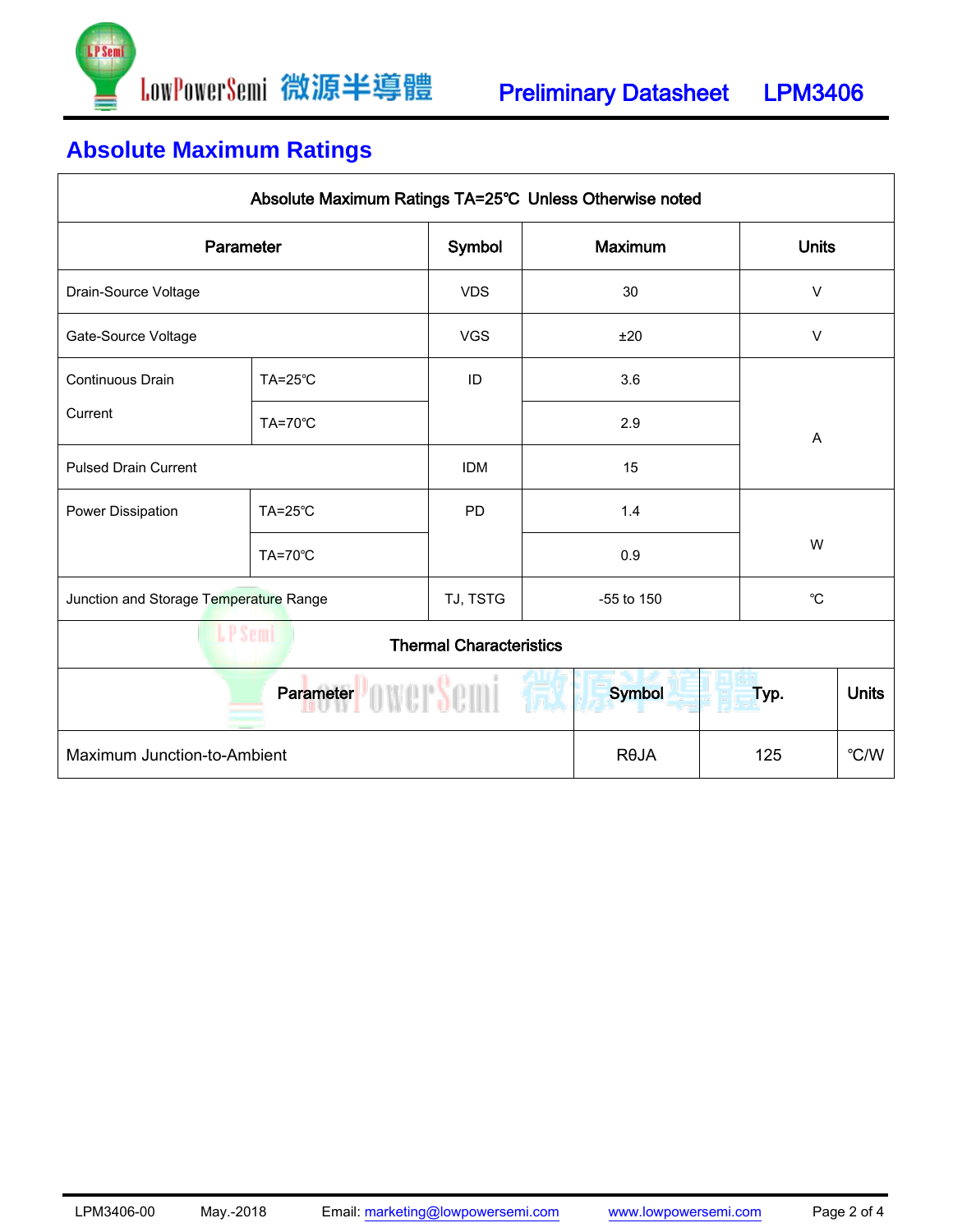

# **Electrical Characteristics**

| Symbol                            | Parameter                                                                                                                                                                                                                                                                                                                                                                                                                                                                                                                                                                                                                                                                                                                                                                                                                                                                                                                                                                                                                                                                                      | Condition                        | Min. | Typ. | Max. | <b>Units</b> |  |  |
|-----------------------------------|------------------------------------------------------------------------------------------------------------------------------------------------------------------------------------------------------------------------------------------------------------------------------------------------------------------------------------------------------------------------------------------------------------------------------------------------------------------------------------------------------------------------------------------------------------------------------------------------------------------------------------------------------------------------------------------------------------------------------------------------------------------------------------------------------------------------------------------------------------------------------------------------------------------------------------------------------------------------------------------------------------------------------------------------------------------------------------------------|----------------------------------|------|------|------|--------------|--|--|
| <b>STATIC</b><br><b>PARAMETER</b> |                                                                                                                                                                                                                                                                                                                                                                                                                                                                                                                                                                                                                                                                                                                                                                                                                                                                                                                                                                                                                                                                                                |                                  |      |      |      |              |  |  |
| <b>BVDSS</b>                      | Drain-Source Breakdown Voltage                                                                                                                                                                                                                                                                                                                                                                                                                                                                                                                                                                                                                                                                                                                                                                                                                                                                                                                                                                                                                                                                 |                                  | 30   |      |      | $\vee$       |  |  |
| <b>IDSS</b>                       | ID=250µ A, VGS=0V<br>VDS=16V,VGS=0V<br>Zero-Gate Voltage Drain Current<br>TJ=55°C<br>VDS=0V,VGS=±8V<br>Gate-Body Leakage Current<br><b>Gate Threshold Voltage</b><br>VDS=VGS, ID=250µA<br>$\mathbf{1}$<br>1.8<br>VGS=10V, ID=3.6A<br>36<br>TJ=125°C<br>58<br><b>Static Drain-Source On-Resistance</b><br>VGS=4.5V, ID=3A<br>48<br><b>Forward Transconductance</b><br>VDS=5V,ID=3A<br>11<br>IS=1A, VGS=0V<br>0.76<br>Diode Forward Voltage<br>Maximum Body-Diode Continuous Current<br>Input Capacitance<br>180<br>VDS=10V,VGS=0V<br>35<br><b>Output Capacitance</b><br>$f = 1MHz$<br>23<br>Reverse Transfer Capacitance<br>VDS=0V,VGS=0V<br>Gate Resistance<br>3.5<br>$f = 1MHz$<br><b>SWITCHING PARAMETERS</b><br>4.1<br><b>Total Gate Charge</b><br>VDS=10V, VGS=4.5V<br>0.55<br>Gate Source Charge<br>$ID = 3A$<br>1<br>Gate Drain Charge<br>Turn-On Delay Time<br>4.5<br>Turn-On Rise Time<br>VDS=10V,VGS=5V<br>1.5<br>$RL = 2.7\Omega$<br><b>Turn-Off Delay Time</b><br>18.5<br><b>Turn-Off Fall Time</b><br>15.5<br>Body-Diode Reverse Recovery Time<br>IF=3A,d I/dt= $100/\mu$ S<br>7.5 |                                  |      |      | 1    |              |  |  |
|                                   |                                                                                                                                                                                                                                                                                                                                                                                                                                                                                                                                                                                                                                                                                                                                                                                                                                                                                                                                                                                                                                                                                                |                                  | 5    | μA   |      |              |  |  |
| <b>IGSS</b>                       |                                                                                                                                                                                                                                                                                                                                                                                                                                                                                                                                                                                                                                                                                                                                                                                                                                                                                                                                                                                                                                                                                                |                                  |      |      | 100  | nA           |  |  |
| VGS(th)                           |                                                                                                                                                                                                                                                                                                                                                                                                                                                                                                                                                                                                                                                                                                                                                                                                                                                                                                                                                                                                                                                                                                |                                  |      |      | 2.5  | $\vee$       |  |  |
| RDS(ON)                           |                                                                                                                                                                                                                                                                                                                                                                                                                                                                                                                                                                                                                                                                                                                                                                                                                                                                                                                                                                                                                                                                                                |                                  |      |      |      | $m\Omega$    |  |  |
|                                   |                                                                                                                                                                                                                                                                                                                                                                                                                                                                                                                                                                                                                                                                                                                                                                                                                                                                                                                                                                                                                                                                                                |                                  |      |      |      |              |  |  |
|                                   |                                                                                                                                                                                                                                                                                                                                                                                                                                                                                                                                                                                                                                                                                                                                                                                                                                                                                                                                                                                                                                                                                                |                                  |      |      |      | $m\Omega$    |  |  |
| <b>gFS</b>                        |                                                                                                                                                                                                                                                                                                                                                                                                                                                                                                                                                                                                                                                                                                                                                                                                                                                                                                                                                                                                                                                                                                |                                  |      |      |      | S            |  |  |
| <b>VSD</b>                        |                                                                                                                                                                                                                                                                                                                                                                                                                                                                                                                                                                                                                                                                                                                                                                                                                                                                                                                                                                                                                                                                                                |                                  |      |      | 1    | $\vee$       |  |  |
| <b>IS</b>                         |                                                                                                                                                                                                                                                                                                                                                                                                                                                                                                                                                                                                                                                                                                                                                                                                                                                                                                                                                                                                                                                                                                |                                  |      | 1.5  | A    |              |  |  |
| <b>DYNAMIC PARAMETERS</b>         |                                                                                                                                                                                                                                                                                                                                                                                                                                                                                                                                                                                                                                                                                                                                                                                                                                                                                                                                                                                                                                                                                                |                                  |      |      |      |              |  |  |
| Ciss                              |                                                                                                                                                                                                                                                                                                                                                                                                                                                                                                                                                                                                                                                                                                                                                                                                                                                                                                                                                                                                                                                                                                |                                  |      |      |      | pF           |  |  |
| C <sub>oss</sub>                  |                                                                                                                                                                                                                                                                                                                                                                                                                                                                                                                                                                                                                                                                                                                                                                                                                                                                                                                                                                                                                                                                                                |                                  |      |      |      | pF           |  |  |
| Crss                              |                                                                                                                                                                                                                                                                                                                                                                                                                                                                                                                                                                                                                                                                                                                                                                                                                                                                                                                                                                                                                                                                                                |                                  |      |      |      | pF           |  |  |
| <b>Rg</b>                         |                                                                                                                                                                                                                                                                                                                                                                                                                                                                                                                                                                                                                                                                                                                                                                                                                                                                                                                                                                                                                                                                                                |                                  |      |      |      | Ω            |  |  |
|                                   |                                                                                                                                                                                                                                                                                                                                                                                                                                                                                                                                                                                                                                                                                                                                                                                                                                                                                                                                                                                                                                                                                                |                                  |      |      |      |              |  |  |
| Qg                                |                                                                                                                                                                                                                                                                                                                                                                                                                                                                                                                                                                                                                                                                                                                                                                                                                                                                                                                                                                                                                                                                                                |                                  |      |      |      | nC           |  |  |
| Qgs                               |                                                                                                                                                                                                                                                                                                                                                                                                                                                                                                                                                                                                                                                                                                                                                                                                                                                                                                                                                                                                                                                                                                |                                  |      |      |      | nC           |  |  |
| Qgd                               |                                                                                                                                                                                                                                                                                                                                                                                                                                                                                                                                                                                                                                                                                                                                                                                                                                                                                                                                                                                                                                                                                                |                                  |      |      |      | nC           |  |  |
| $t_{D(ON)}$                       |                                                                                                                                                                                                                                                                                                                                                                                                                                                                                                                                                                                                                                                                                                                                                                                                                                                                                                                                                                                                                                                                                                |                                  |      |      |      | nS           |  |  |
| tr                                |                                                                                                                                                                                                                                                                                                                                                                                                                                                                                                                                                                                                                                                                                                                                                                                                                                                                                                                                                                                                                                                                                                |                                  |      |      |      | nS           |  |  |
| $t_{D(OFF)}$                      |                                                                                                                                                                                                                                                                                                                                                                                                                                                                                                                                                                                                                                                                                                                                                                                                                                                                                                                                                                                                                                                                                                |                                  |      |      |      | nS           |  |  |
| tf                                |                                                                                                                                                                                                                                                                                                                                                                                                                                                                                                                                                                                                                                                                                                                                                                                                                                                                                                                                                                                                                                                                                                |                                  |      |      |      | nS           |  |  |
| trr                               |                                                                                                                                                                                                                                                                                                                                                                                                                                                                                                                                                                                                                                                                                                                                                                                                                                                                                                                                                                                                                                                                                                |                                  |      |      |      | nS           |  |  |
| Qrr                               | Body-Diode Reverse Recovery Charge                                                                                                                                                                                                                                                                                                                                                                                                                                                                                                                                                                                                                                                                                                                                                                                                                                                                                                                                                                                                                                                             | $IF = 3A$ , d $I/dt = 100/\mu S$ |      | 2.5  |      | nC           |  |  |